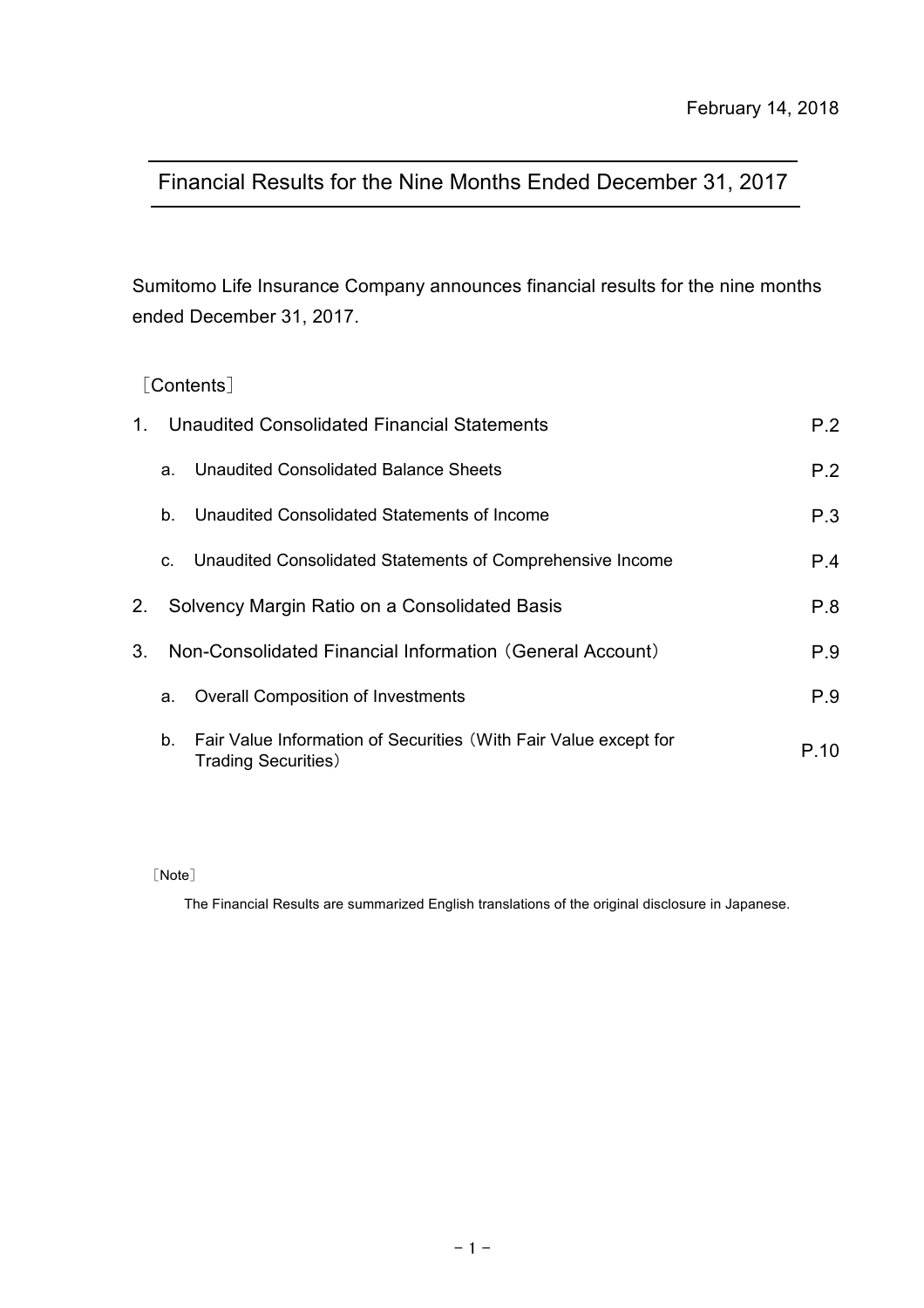#### **1. Unaudited Consolidated Financial Statements**

#### **a. Unaudited Consolidated Balance Sheets**

|                                                                  | (Millions of Yen)    |                         |  |  |  |  |
|------------------------------------------------------------------|----------------------|-------------------------|--|--|--|--|
|                                                                  | As of March 31, 2017 | As of December 31, 2017 |  |  |  |  |
| ASSETS:                                                          |                      |                         |  |  |  |  |
| Cash and deposits                                                | 979,462              | 1,127,477               |  |  |  |  |
| Call loans                                                       | 203,345              | 212,890                 |  |  |  |  |
| Monetary claims bought                                           | 230,518              | 274,643                 |  |  |  |  |
| Securities                                                       | 27,878,540           | 29,591,277              |  |  |  |  |
| Loans                                                            | 3,642,493            | 3,463,447               |  |  |  |  |
| Tangible fixed assets                                            | 589,710              | 577,189                 |  |  |  |  |
| Intangible fixed assets                                          | 301,993              | 281,032                 |  |  |  |  |
| Due from agents                                                  | 83                   | 47                      |  |  |  |  |
| Reinsurance receivables                                          | 889                  | 800                     |  |  |  |  |
| Other assets                                                     | 394,731              | 401,297                 |  |  |  |  |
| Net defined benefit assets                                       | 17,736               | 20,109                  |  |  |  |  |
| Deferred tax assets                                              | 114,575              | 49,829                  |  |  |  |  |
| Allowance for possible loan losses                               | (1, 211)             | (1,028)                 |  |  |  |  |
| <b>Total assets</b>                                              | 34,352,870           | 35,999,012              |  |  |  |  |
| LIABILITIES:                                                     |                      |                         |  |  |  |  |
| Policy reserves and other reserves                               | 29,783,141           | 30,315,631              |  |  |  |  |
| Reserve for outstanding claims                                   | 158,838              | 137,748                 |  |  |  |  |
| Policy reserves                                                  | 29,378,351           | 29,926,100              |  |  |  |  |
| Policyholders' dividend reserves                                 | 245,951              | 251,783                 |  |  |  |  |
| Reinsurance payables                                             | 5,880                | 7,013                   |  |  |  |  |
| Corporate bonds                                                  | 401,948              | 545,787                 |  |  |  |  |
| Other liabilities                                                | 1,983,295            | 2,643,470               |  |  |  |  |
| Net defined benefit liabilities                                  | 22,565               | 25,165                  |  |  |  |  |
| Reserve for price fluctuation                                    | 502,439              | 602,855                 |  |  |  |  |
| Deferred tax liabilities                                         | 24,555               | 37,475                  |  |  |  |  |
| Deferred tax liabilities for land revaluation                    | 16,061               | 15,537                  |  |  |  |  |
| <b>Total liabilities</b>                                         | 32,739,886           | 34, 192, 937            |  |  |  |  |
| <b>NET ASSETS:</b>                                               |                      |                         |  |  |  |  |
| Foundation funds                                                 | 170,000              | 100,000                 |  |  |  |  |
| Reserve for redemption of foundation funds                       | 469,000              | 539,000                 |  |  |  |  |
| Reserve for revaluation                                          | 2                    | 2                       |  |  |  |  |
| Surplus                                                          | 306,955              | 235,669                 |  |  |  |  |
| Total funds, reserve and surplus                                 | 945,957              | 874,671                 |  |  |  |  |
| Net unrealized gains(losses) on available-for-sale<br>securities | 723,897              | 1,013,057               |  |  |  |  |
| Deferred gains(losses) on derivatives under hedge<br>accounting  | 1,703                | (1,799)                 |  |  |  |  |
| Land revaluation differences                                     | (59, 460)            | (60, 733)               |  |  |  |  |
| Foreign currency translation adjustments                         | (29, 882)            | (45, 901)               |  |  |  |  |
| Remeasurements of defined benefit plans                          | 30,700               | 26,683                  |  |  |  |  |
| Total accumulated other comprehensive income                     | 666,958              | 931,306                 |  |  |  |  |
| Non-controlling interests                                        | 66                   | 96                      |  |  |  |  |
| Total net assets                                                 | 1,612,983            | 1,806,074               |  |  |  |  |
| Total liabilities and net assets                                 | 34,352,870           | 35,999,012              |  |  |  |  |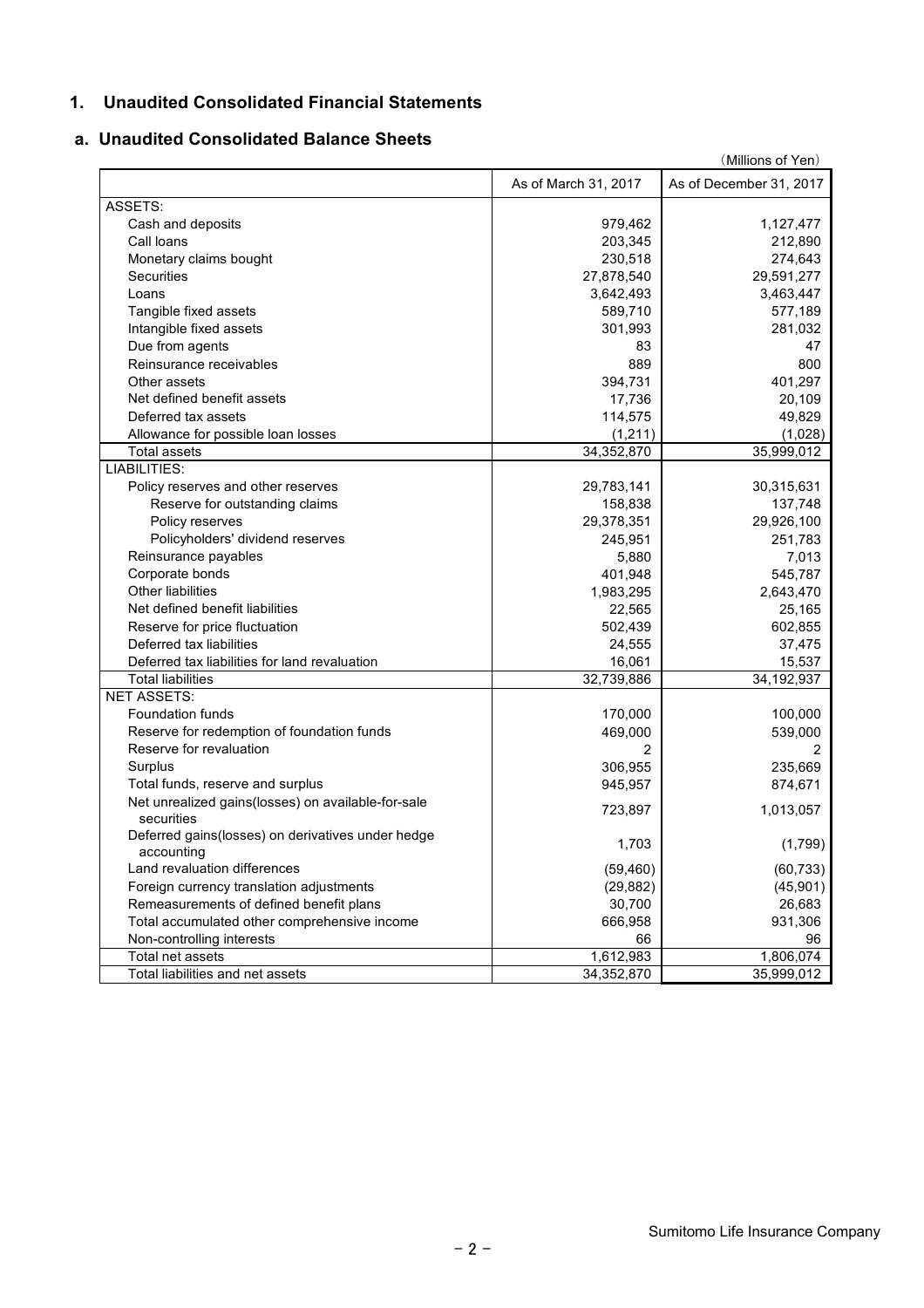#### **b. Unaudited Consolidated Statements of Income**

|                                                            |                                        | (Millions of Yen)                      |
|------------------------------------------------------------|----------------------------------------|----------------------------------------|
|                                                            | Nine months ended<br>December 31, 2016 | Nine months ended<br>December 31, 2017 |
| Ordinary income                                            | 3,521,631                              | 2,822,709                              |
| Insurance premiums and other                               | 2,820,513                              | 2,011,991                              |
| Investment income                                          | 615,740                                | 703,015                                |
| Interest, dividends and other income                       | 497,413                                | 551,213                                |
| Gains on trading securities                                | 1,145                                  | 349                                    |
| Gains on sales of securities                               | 74,873                                 | 61,945                                 |
| Investment gains on separate accounts                      | 40,286                                 | 81,472                                 |
| Other ordinary income                                      | 85,376                                 | 107,703                                |
| Ordinary expenses                                          | 3,355,467                              | 2,662,198                              |
| Benefits and other payments                                | 1,523,656                              | 1,555,184                              |
| Claims paid                                                | 397,016                                | 450,264                                |
| Annuity payments                                           | 521,447                                | 494,501                                |
| Benefits payments                                          | 242,907                                | 249,524                                |
| Surrender benefits                                         | 309,290                                | 318,276                                |
| Provision for policy reserves and other reserves           | 1,306,128                              | 573,729                                |
| Provision for policy reserves                              | 1,306,016                              | 573,699                                |
| Provision for interest on policyholders' dividend reserves | 111                                    | 30                                     |
| Investment expenses                                        | 109,692                                | 125,595                                |
| Interest expenses                                          | 6,738                                  | 15,508                                 |
| Losses on sales of securities                              | 11,637                                 | 21,840                                 |
| Losses on valuation of securities                          | 1,294                                  | 1,483                                  |
| Operating expenses                                         | 297,293                                | 296,909                                |
| Other ordinary expenses                                    | 118,696                                | 110,779                                |
| Ordinary profit                                            | 166,163                                | 160,511                                |
| Extraordinary gains                                        | 6,416                                  | 936                                    |
| Gains on disposals of fixed assets                         | 6,416                                  | 936                                    |
| <b>Extraordinary losses</b>                                | 107,991                                | 107,733                                |
| Losses on disposals of fixed assets                        | 472                                    | 1,611                                  |
| Impairment losses                                          | 165                                    | 5,063                                  |
| Provision for reserve for price fluctuation                | 106,713                                | 100,415                                |
| Payments to social responsibility reserve                  | 640                                    | 642                                    |
| Surplus before income taxes                                | 64,588                                 | 53,714                                 |
| Income taxes                                               |                                        |                                        |
| Current                                                    | 44,636                                 | 38,653                                 |
| Deferred                                                   | (40, 396)                              | (36,041)                               |
| Total income taxes                                         | 4,239                                  | 2,612                                  |
| Net surplus                                                | 60,348                                 | 51,101                                 |
| Net surplus attributable to non-controlling interests      | 3                                      | 6                                      |
| Net surplus attributable to the Parent Company             | 60,345                                 | 51,095                                 |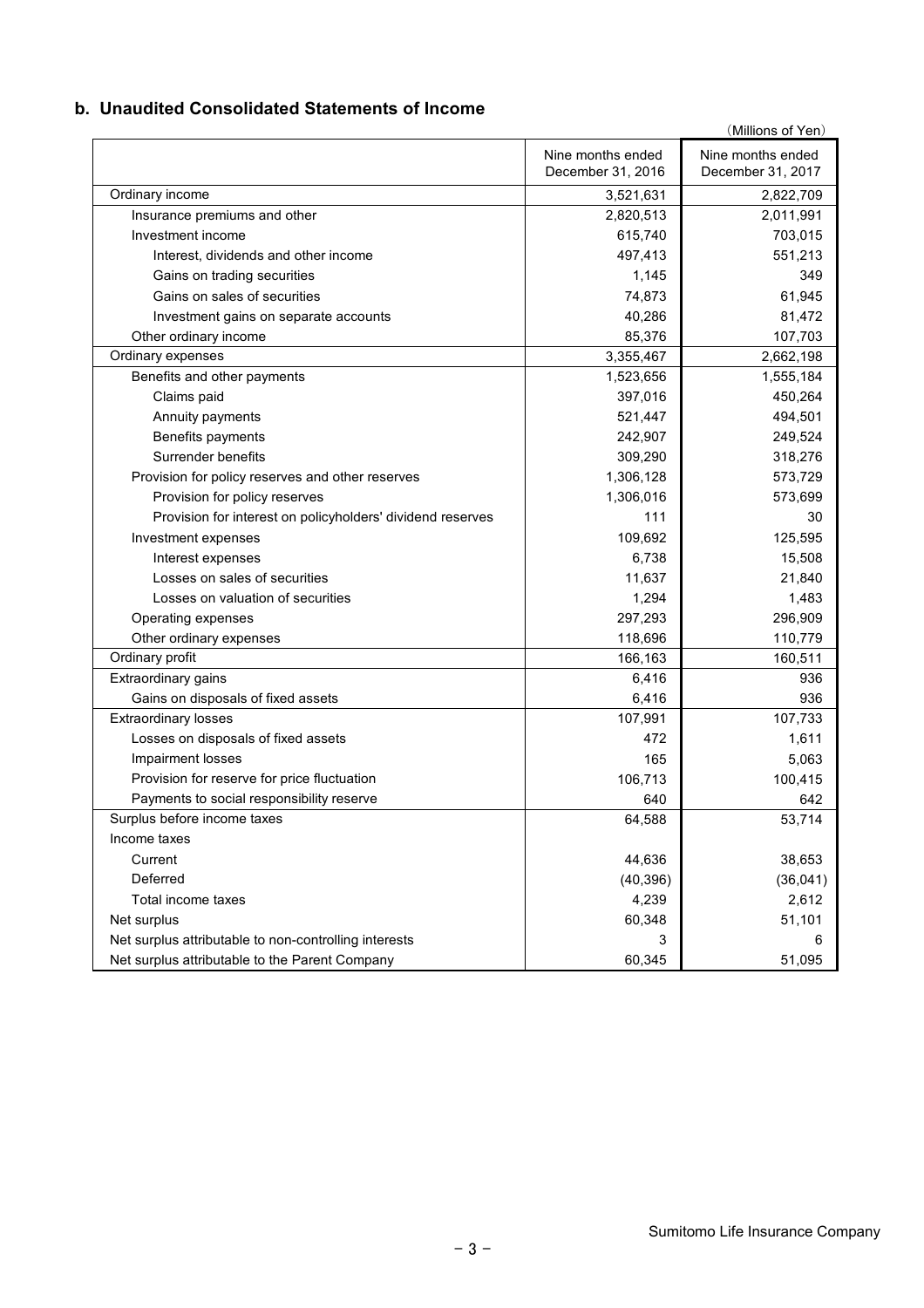# **c. Unaudited Consolidated Statements of Comprehensive Income**

|                                                                                    |                                        | (Millions of Yen)                      |
|------------------------------------------------------------------------------------|----------------------------------------|----------------------------------------|
|                                                                                    | Nine months ended<br>December 31, 2016 | Nine months ended<br>December 31, 2017 |
| Net surplus                                                                        | 60,348                                 | 51,101                                 |
| Other comprehensive income(loss)                                                   | (15, 397)                              | 265,620                                |
| Net unrealized gains(losses) on available-for-sale securities                      | 61,283                                 | 287,640                                |
| Deferred gains(losses) on derivatives under hedge accounting                       | 2,061                                  | (3,503)                                |
| Land revaluation differences                                                       | (1)                                    |                                        |
| Foreign currency translation adjustments                                           | (73,090)                               | (13, 997)                              |
| Remeasurements of defined benefit plans                                            | 2,539                                  | (4,017)                                |
| Share of other comprehensive income(loss) of associates<br>under the equity method | (8, 190)                               | (502)                                  |
| Comprehensive income(loss)                                                         | 44,951                                 | 316,722                                |
| Comprehensive income(loss) attributable to the Parent<br>Company                   | 44,954                                 | 316,716                                |
| Comprehensive income(loss) attributable to non-controlling<br>interests            | (3)                                    | 6                                      |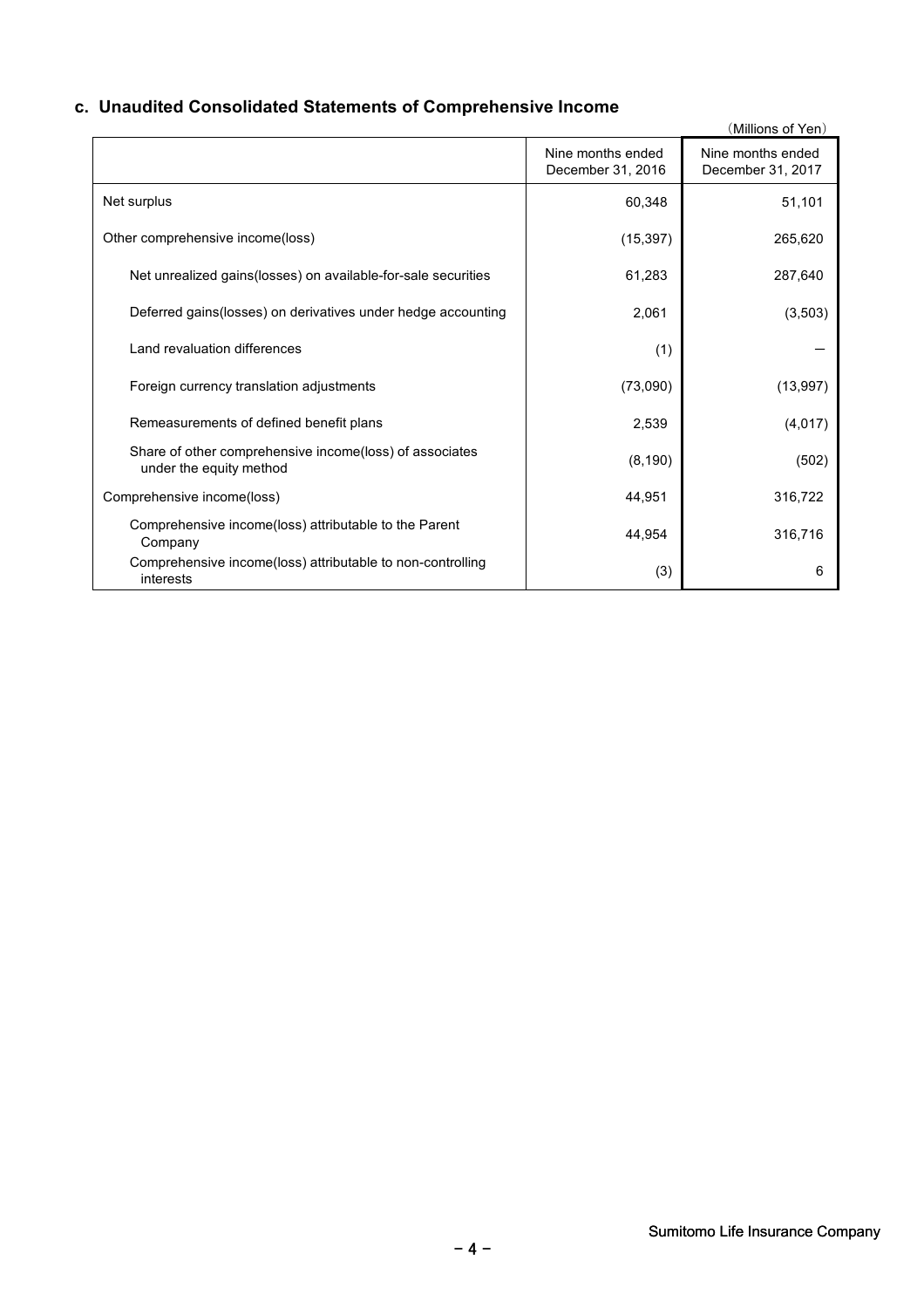# **Notes to the Unaudited Consolidated Financial Statements**

# **Policies of Presenting the Unaudited Consolidated Financial Statements for the Nine Months Ended December 31, 2017**

1. Consolidated subsidiaries

The number of consolidated subsidiaries was 22 as of December 31, 2017. INSURANCE DESIGN was included in the scope of consolidation as a result of the share acquisition from the period ended September 30, 2017.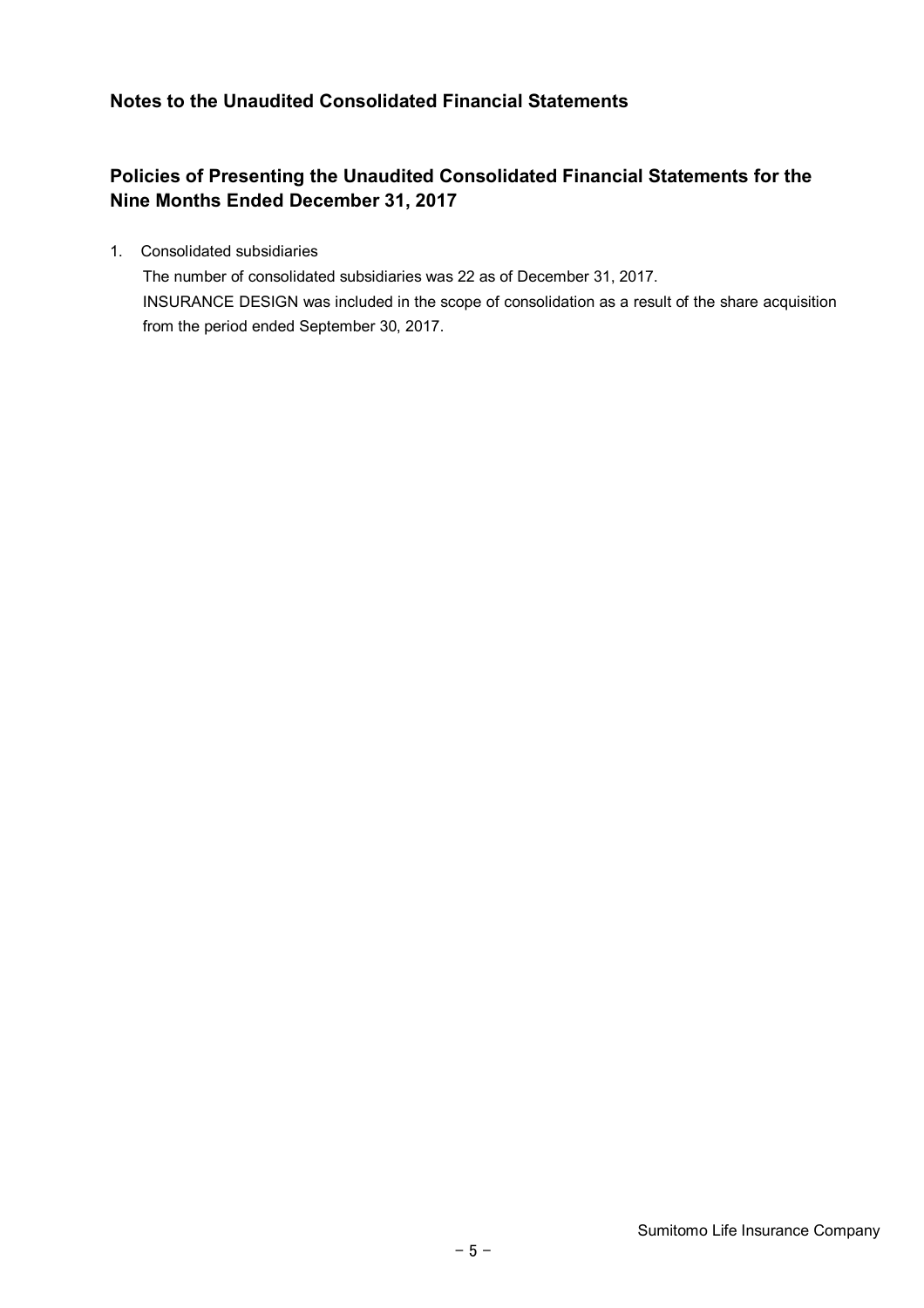# **Notes to the Unaudited Consolidated Balance Sheet as of December 31, 2017**

- 1. The Company's assets and liabilities denominated in foreign currencies, except for investments in unconsolidated subsidiaries and affiliates, are translated into Japanese yen at the exchange rate on the balance sheet date. Investments in unconsolidated subsidiaries and affiliates are translated into Japanese yen at the exchange rates on the dates of acquisition.
- 2. Securities loaned under security lending agreements amounted to ¥3,136,673 million as of December 31, 2017.

|                                                      | Millions of Yen |
|------------------------------------------------------|-----------------|
| At the beginning of the period                       | 245.951         |
| Transfer from surplus in the previous fiscal year    | 51,735          |
| Dividend payments to policyholders during the period | (45, 933)       |
| Interest accrued during the period                   | 30              |

At the end of the period 251,783

3. Changes in policyholders' dividend reserves for the period ended December 31, 2017 were as follows:

- 4. The Company redeemed ¥70,000 million of foundation funds and transferred the same amount of reserve for fund redemption to reserve for redemption of foundation funds as prescribed in Article 56 of the Insurance Business Act.
- 5. The Company and certain subsidiaries adopted the consolidation tax filings from the period ended June 30, 2017.
- 6. On December 22, 2017, the Tax Cuts and Jobs Act ("The Act") was enacted in the U.S.A. The Act includes the lowering of the corporate tax rate from 35% to 21%, effective January 1, 2018. The Company is in the process of quantifying the impact of The Act, including the change of the corporate tax rate.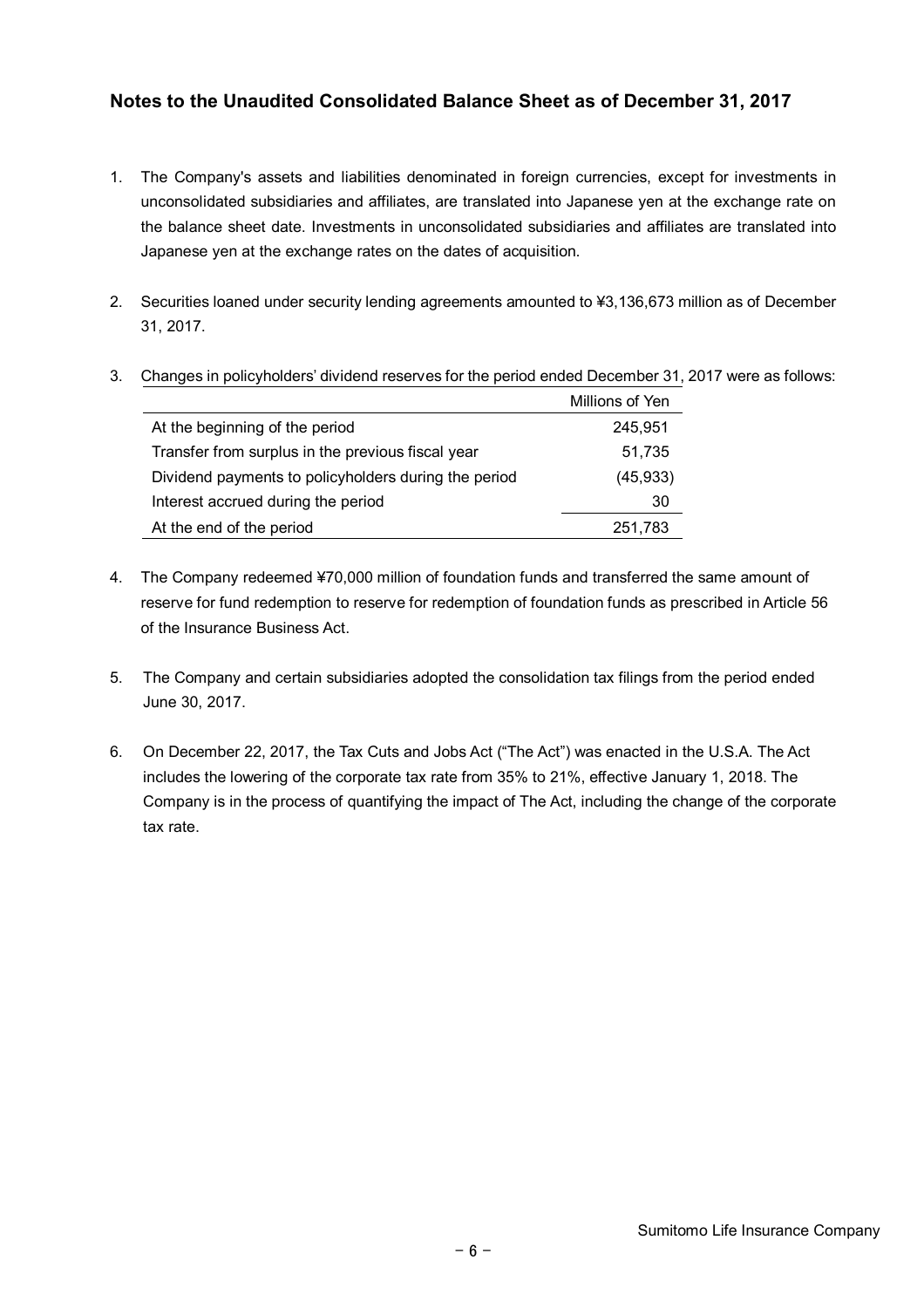# **Notes to the Unaudited Consolidated Statement of Income for the Nine Months Ended December 31, 2017**

1. The amount of depreciation of tangible fixed assets, including real estates for investments, was ¥30,465 million and the amount of amortization of goodwill was ¥2,642 million for the period ended December 31, 2017.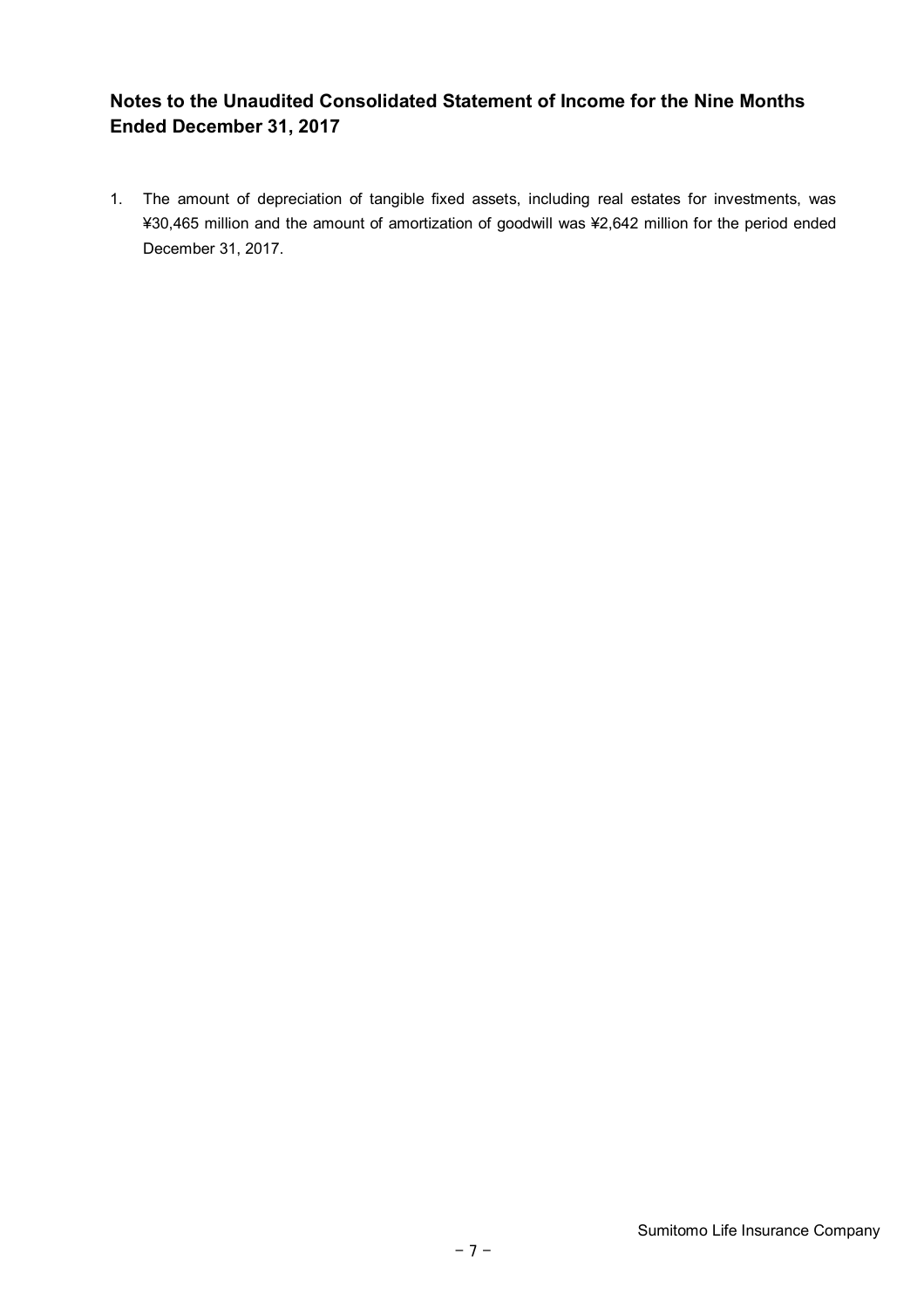#### **2. Solvency Margin Ratio on a Consolidated Basis**

|                                                                                                                                                                                                                                                                       | As of March 31, 2017 | As of December 31, 2017 |
|-----------------------------------------------------------------------------------------------------------------------------------------------------------------------------------------------------------------------------------------------------------------------|----------------------|-------------------------|
| Solvency margin gross amount<br>(A)                                                                                                                                                                                                                                   | 3,466,335            | 4,073,991               |
| Foundation funds and others                                                                                                                                                                                                                                           | 622,329              | 592,400                 |
| Reserve for price fluctuation                                                                                                                                                                                                                                         | 502,439              | 602,855                 |
| Contingency reserve                                                                                                                                                                                                                                                   | 335,070              | 328,158                 |
| Unusual contingency reserve                                                                                                                                                                                                                                           |                      |                         |
| General allowance for possible loan losses                                                                                                                                                                                                                            | 989                  | 822                     |
| (Net unrealized gains (losses) on available-for-sale securities (before<br>income tax effect adjustments) and deferred gains (losses) on<br>derivatives under hedge accounting (before income tax effect<br>adjustments)) $\times$ 90% (Multiplied by 100% if losses) | 907,617              | 1,267,025               |
| Net unrealized gains on real estate $\times$ 85%<br>(Multiplied by 100% if losses)                                                                                                                                                                                    | 13,361               | 26,102                  |
| Total amount of unrecognized actuarial gains (losses) and<br>unrecognized past service costs                                                                                                                                                                          | 42,597               | 37,027                  |
| Excess of continued Zillmerized reserve                                                                                                                                                                                                                               | 684,241              | 715,400                 |
| Qualifying subordinated debt                                                                                                                                                                                                                                          | 354,480              | 499,924                 |
| Excess of continued Zillmerized reserve and qualifying subordinated<br>debt not included in margin calculation                                                                                                                                                        |                      |                         |
| Deduction clause                                                                                                                                                                                                                                                      | (67, 589)            | (67, 138)               |
| Others                                                                                                                                                                                                                                                                | 70,799               | 71,412                  |
| Total amount of risk<br>(B)<br>$\sqrt{(R_1^2+R_5^2+R_8+R_9)^2+(R_2+R_3+R_7)^2+R_4+R_6)}$                                                                                                                                                                              | 852,499              | 930,251                 |
| $R_1$<br>Insurance risk                                                                                                                                                                                                                                               | 97,042               | 96,854                  |
| General insurance risk<br>$R_5$                                                                                                                                                                                                                                       |                      |                         |
| $R_6$<br>Large disaster risk                                                                                                                                                                                                                                          |                      |                         |
| Third-sector insurance risk<br>$R_8$                                                                                                                                                                                                                                  | 68,087               | 71,683                  |
| Insurance risk of small-amount, short-term insurer<br>$R_{9}$                                                                                                                                                                                                         |                      |                         |
| Risk of assumed yield<br>$R_2$                                                                                                                                                                                                                                        | 204,402              | 202,243                 |
| $R_7$<br>Minimum guarantee risk                                                                                                                                                                                                                                       | 19,228               | 4,591                   |
| Investment risk<br>$R_3$                                                                                                                                                                                                                                              | 592,705              | 686,420                 |
| $R_4$<br>Operational risk                                                                                                                                                                                                                                             | 19,629               | 21,235                  |
| Solvency margin ratio<br>(A)<br>$\frac{(A)}{(1/2) \times (B)}$ × 100                                                                                                                                                                                                  | 813.2%               | 875.8%                  |
|                                                                                                                                                                                                                                                                       |                      |                         |

※ The standard method is used for the calculation of the amount equivalent to minimum guarantee risk.

Note: The amounts and figures in the table above are calculated based on Article 130 of the Insurance Business Act, Article 86-2 and Article 88 of the Ordinance for Enforcement of the Insurance Business Act and Financial Services Agency Public Notice No.23 of 2011.

(Millions of Yen)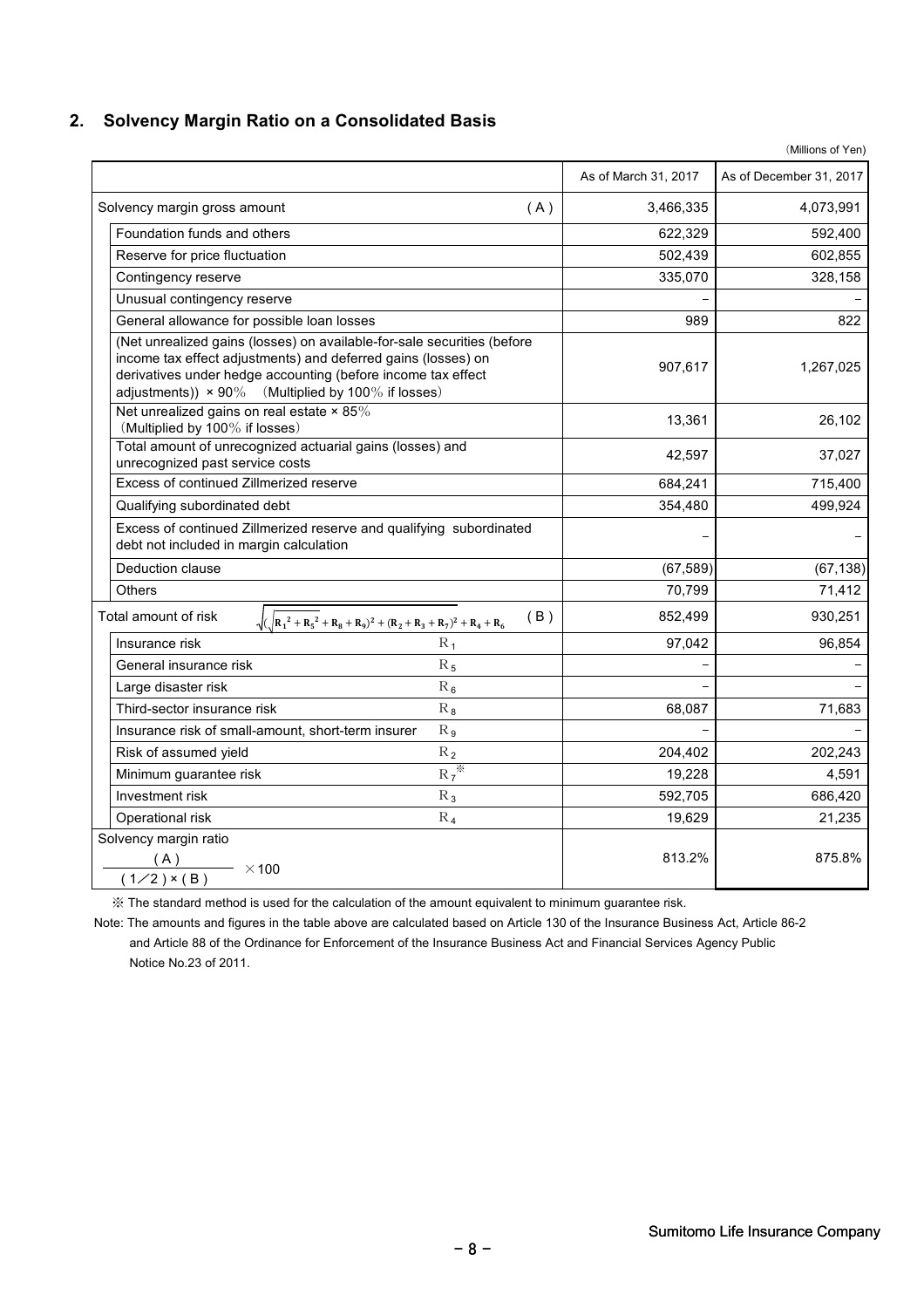# **3. Non-Consolidated Financial Information** (**General Account**)

|                                     |                      |            |                         | (Millions of Yen, %) |
|-------------------------------------|----------------------|------------|-------------------------|----------------------|
|                                     | As of March 31, 2017 |            | As of December 31, 2017 |                      |
|                                     | Amount               | % of total | Amount                  | % of total           |
| Cash, deposits and call loans       | 1,007,015            | 3.5        | 1,190,885               | 3.9                  |
| Monetary claims bought              | 230,518              | 0.8        | 274,643                 | 0.9                  |
| Investments in securities           | 23,614,509           | 82.0       | 25,372,661              | 83.1                 |
| Domestic bonds                      | 12,961,892           | 45.0       | 13,068,719              | 42.8                 |
| Domestic stocks                     | 1,700,608            | 5.9        | 2,029,196               | 6.6                  |
| Foreign securities                  | 8,809,343            | 30.6       | 10,155,994              | 33.3                 |
| Foreign bonds                       | 7,839,217            | 27.2       | 9,086,723               | 29.8                 |
| Other foreign securities            | 970,125              | 3.4        | 1,069,271               | 3.5                  |
| Other securities                    | 142,666              | 0.5        | 118,750                 | 0.4                  |
| Loans                               | 2,972,689            | 10.3       | 2,780,374               | 9.1                  |
| Policy loans                        | 303,290              | 1.1        | 294,773                 | 1.0                  |
| Industrial and consumer loans       | 2,669,398            | 9.3        | 2,485,601               | 8.1                  |
| Real estate                         | 578,811              | 2.0        | 567,157                 | 1.9                  |
| Investment property                 | 401,966              | 1.4        | 396,678                 | 1.3                  |
| Deferred tax assets                 | 124,609              | 0.4        | 58,893                  | 0.2                  |
| Other assets                        | 277,239              | 1.0        | 298,292                 | 1.0                  |
| Allowance for possible loan losses  | (1, 132)             | (0.0)      | (913)                   | (0.0)                |
| Total                               | 28,804,261           | 100.0      | 30,541,996              | 100.0                |
| Foreign currency denominated assets | 7,367,770            | 25.6       | 9,297,643               | 30.4                 |

#### **a. Overall Composition of Investments**

Note: Real estate is recorded as the sum total of land, buildings and construction in progress.